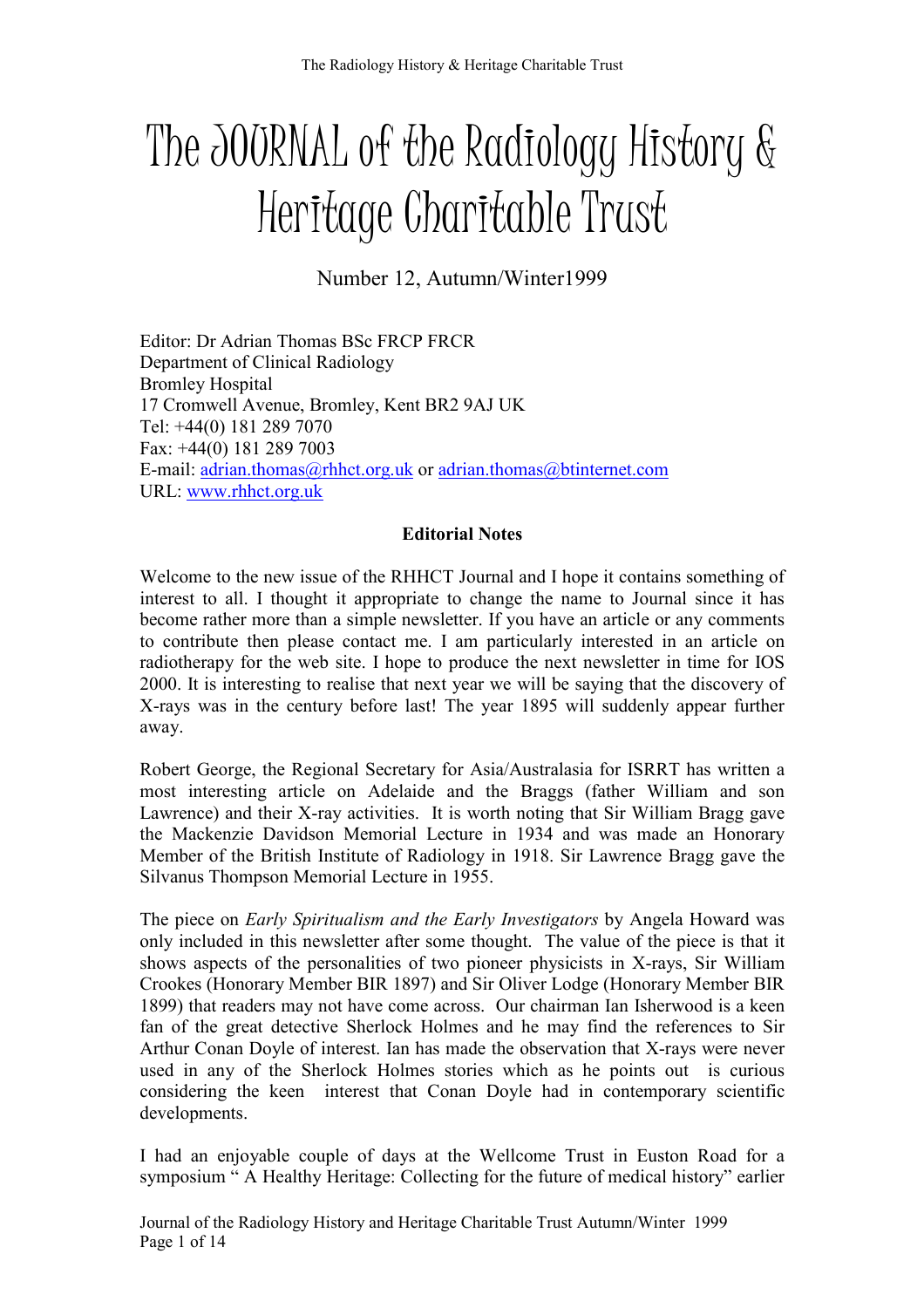this year. The conference was stimulating and made me think about what should be kept for posterity and why. Modern medicine is producing so much material and information that only a fraction can be kept for posterity. Dr Tilli Tansey gave a stimulating talk at the conference on what should be kept for posterity and this is printed in The Lancet 1999; 354:1811-12 as "The dustbin of history, and why so much of modern medicine should end up there". I recommend that everyone interested in medical history should read and consider this article carefully. The full text of the presentations at the Wellcome conference will be mounted on the Wellcome Trust web site at http://www.wellcome.ac.uk/en/1/hompre.html

This journal is also published on the Internet and can be found on the RHHCT web site. Please visit the RHHCT web sit and let me have your comments.

And finally best wishes to all for 2000 and for the millennium. The next major celebration is February 10th 2023 for the 100th anniversary of the death of Röntgen followed by the 200th anniversary of the birth of Röntgen and 150th anniversary of the discovery of X-rays in 2045. I hope to see 2023 personally but I am less sure of 2045!

Adrian Thomas



100 YEARS OF X-RAYS - "THE SOUTH AUSTRALIAN CONNECTION"

### ROBERT GEORGE F.I.R., ( Practice Manager, Dr. Jones and Partners-Adelaide)

(an abridged version of a paper given at Bathurst in 1996 to commemorate the first x-rays taken in New South Wales in July 1896 - which they incorrectly understood were the first taken in Australia!)

Roentgen's discovery of x-rays on the 8th November 1895 is well documented and has been the subject of numerous articles and displays in the lead up to and celebration of this momentous event in the history of Medical Science and Physics both in Australia and internationally. The specific introduction of the use of x-rays to South Australia is a fascinating story with important international ramifications.

The news of Roentgen's discovery came to Australia via a cable transmitted over the Overland Telegraph from Darwin to Adelaide soon after the announcement overseas at the end of January 1896 . Co-incidentally, the son-in-law of Charles (later Sir Charles) Todd, the South Australian Postmaster General and Royal Astronomer and founder of the Overland Telegraph was William Henry Bragg, Professor of Physics and Mathematical Physics at the University of Adelaide. Bragg had taken up this Post in 1886 and married Todd's daughter Gwendoline in 1889 .

Journal of the Radiology History and Heritage Charitable Trust Autumn/Winter 1999 Page 2 of 14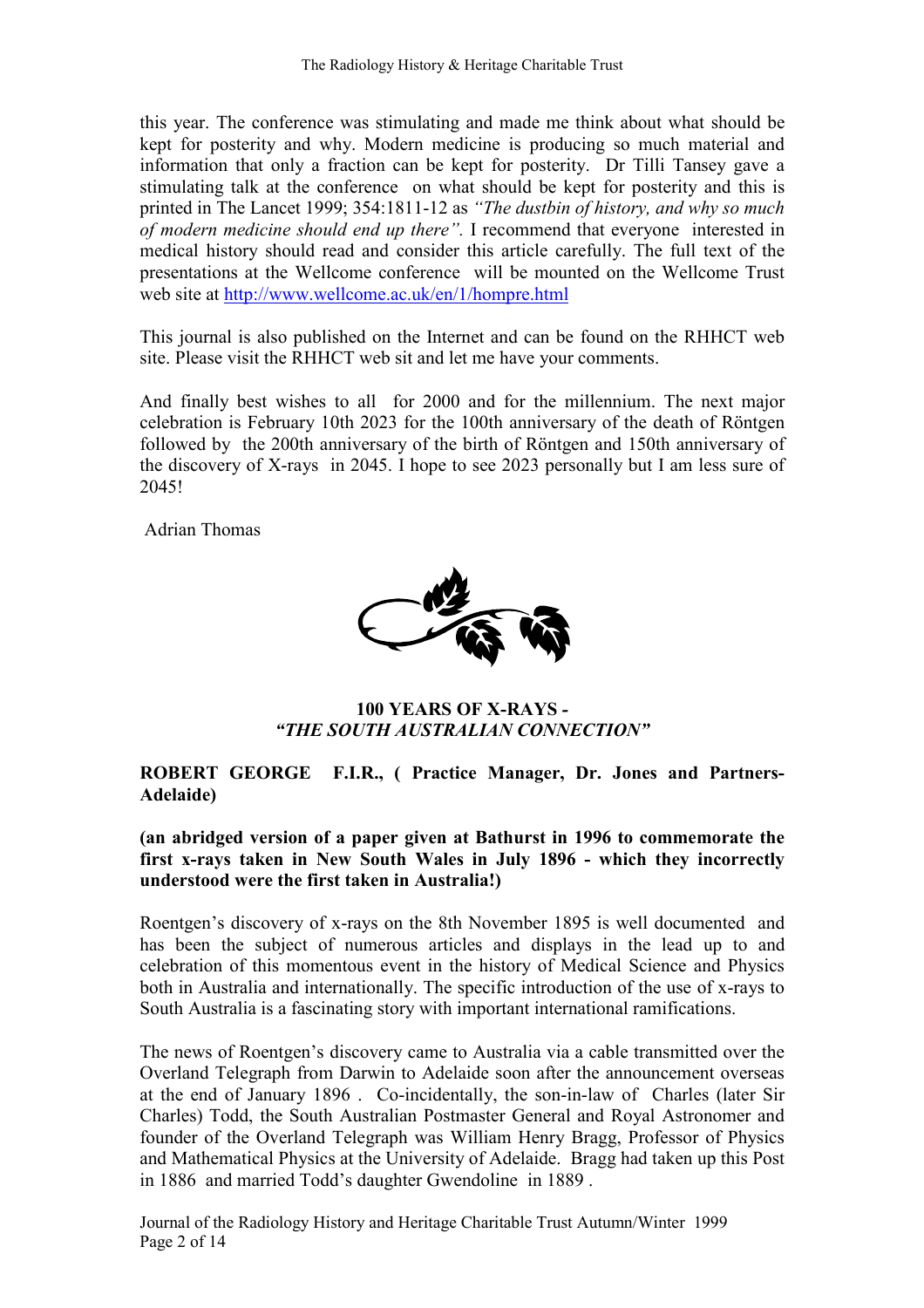On receiving news of the discovery, Bragg set out to replicate Roentgen's work using similar apparatus, but also had made a specifically designed "x-ray tube". This was hand blown by Bragg's laboratory assistant, Arthur Rogers. This tube still exists in the University's Physics Museum and was part of South Australia's Roentgen Centenary display. It is also interesting to note that Arthur Rogers taught glass blowing to Sir Mark Oliphant, the internationally recognised Physicist and former Governor of South Australia, and in 1927, Rogers helped Sir Mark to make his first experimental apparatus. Sir Mark, now 94 years old, was the special guest at the Centenary Dinner and Exhibition Opening. He still clearly recalls Rogers and of course Bragg whom he knew at Cambridge University.

Bragg's initial x-ray tube was not very reliable, and it was Mr. Samuel Barbour, the senior manufacturing chemist with F.H.Faulding, the South Australian pharmaceutical company which celebrated their 150th Anniversary in 1996, and which provided Bragg with two commercially manufactured x-ray tubes Mr. Barbour brought back from a visit to England in late April 1896.

The dates at this time are confusing but it is well documented that Professor Bragg produced several x-ray photographs at about this time, including that of a hand, as recorded in the S.A.Register of the time. These also included the neck of the wife of his assistant Rogers, a rat, and, most significantly, the elbow of his son William Lawrence Bragg aged 5, who had fallen from his tricycle and injured his elbow.

Lawrence Bragg's son, Dr.Stephen Bragg a retired engineer at Cambridge University clearly recalls his father describing the x-ray examination of his elbow which he remembers as being before his 6th. Birthday in early May :

"I well remember my father's first experiments with  $X$ -ray tubes ... I think I must have been among the first to be employed as a patient ... The flickering greenish light, crackling and the smell of ozone were sufficiently terrifying to impress the incident clearly in a child's mind."

Showing a degree of entrepreneurial flair, Professor Bragg even staged a public demonstration of x-rays in the Library of the University on June 18th 1896 in the presence of Adelaide society including the Governor and Lady Buxton. This event was recorded in "The Register", the Adelaide Newspaper of the time. This event has been commemorated by the unveiling of a plaque in the Library by the Chancellor Mr. Bill Scammell, the grandson of the founder of F.H. Faulding, importer of the tubes used in the original demonstration, who left the Company to work as a Radiographer himself in the early days.

Bragg's original demonstration included a Radiograph of his own hand with a coin under the ring finger in an attempt to replicate Roentgen's films of his wife's and the anatomist von Kolliker's hands. He also apparently produced a film with the word Roentgen in wire recorded on the film, which showed some entrepreneurial flair.

So great was the reaction to Bragg's first public demonstration that a second was arranged which needed transferring to the Adelaide Town Hall to cope with the number of people wishing to attend.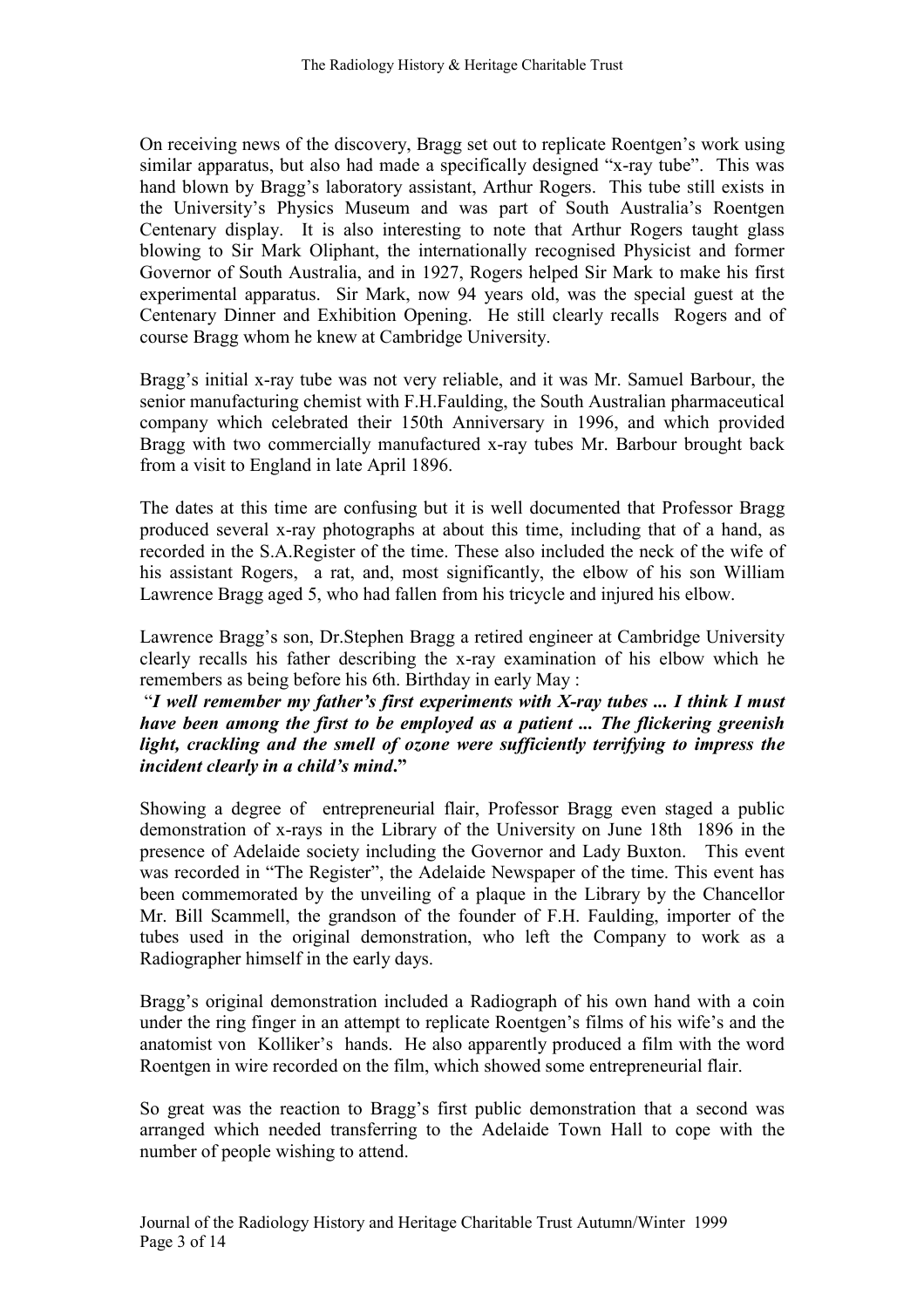The Bragg's story does not end here, this is merely the beginning. Young Lawrence Bragg entered Adelaide University at age 15, something of a very gifted child. He studied Mathematics and Physics with his father and, on the family's return to England, Lawrence and William Bragg continued their work with x-rays in the field of crystallography which was their interest in Adelaide. Their joint work was eventually recognised when in 1915, they were jointly awarded the Nobel Prize for Physics for X-ray Crystallography. Both were later knighted, and Sir William Bragg became director of the famous Cavendish Laboratories in 1937, and was a President of the Royal Society.

The Bragg's research at Cambridge later provided the foundation for the work of Crick and Watson who used it in the study of the structure of DNA and were also subsequently awarded the Nobel Prize for medicine in 1962 .

Sir Lawrence Bragg, born in Adelaide, was arguably the first clinically radiographed patient in Australia. He was, and still is, the youngest Nobel Laureate as well as being the first Australian awarded the Nobel Prize.

Whilst in Adelaide the Braggs lived mainly on East Terrace in the house now occupied by The Public Schools Club. There is an excellent history of the Braggs-The Bragg Family in Adelaide by John Jenkin.

In the Roentgen Museum in Remscheid-Lennep, in the University of  $W*$ rzburg Centenary Exhibition, and at the Bragg's own Exhibition at the Royal Institution in London, their work is remembered and acknowledged.

In Adelaide, after the Braggs return to Cambridge, Dr.Charles Todd, son of Sir Charles Todd and Professor Bragg's' brother-in-law, used one of the first medical xray apparatus installations in Adelaide in conjunction with his former stablehand and later chauffeur, Charles Marshall.

Charles Marshall, born in 1874 the first acknowledged Radiographer in South Australia was working as a radiographer in 1898 and still taking films in 1956 at The Queen Elizabeth Hospital.. He became the first Chairman of the South Australian Branch of the Australian Institute of Radiography..

Whilst the roles of Lyle of Melbourne , Filmer of Newcastle and of course Father Slattery of Bathust are well known and have even been recognised by Australia Post, the role of William Henry Bragg has not received the recognition it should, particularly in the eastern States.

Whilst sitting in the quiet solitude of Roentgen's house in Lennep reading excerpts from some of the 10,000 books on Physics and Science in their library, it is interesting to note the numerous references to the Braggs and their enormously significant research. All Australians should remember the very significant contribution both the Braggs have made to science, generated by their interest in Röntgen 's great discovery of the 8th November 1895.

If you are travelling to England or Germany you are encouraged to visit the Röntgen Museum, in Remscheid-Lennep near Cologne where, as an Australian you will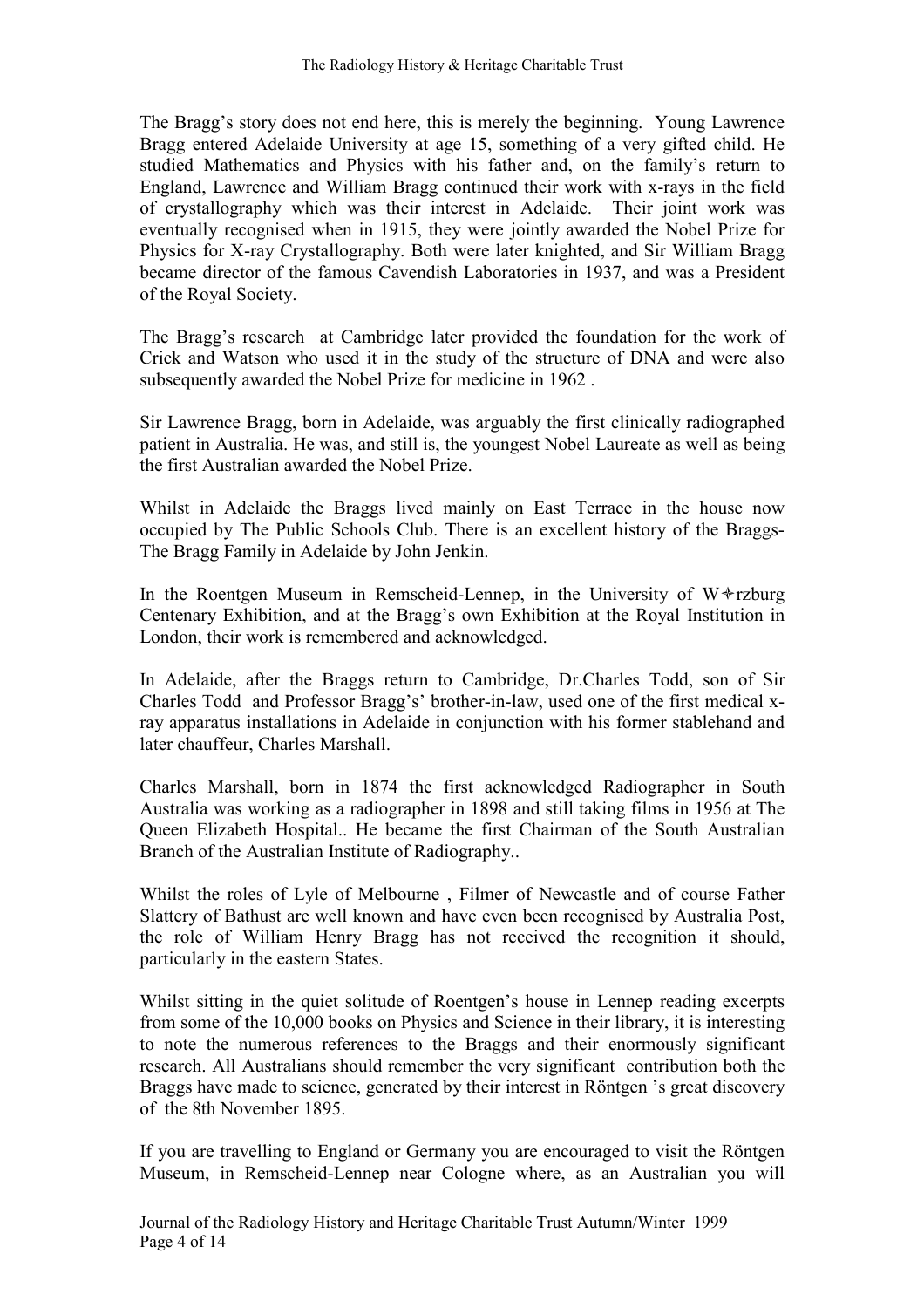receive a very warm welcome. Also, consider visiting Roentgen's original laboratory in W $*$ rzburg, a beautiful city not far from Heidelberg or The Royal Institution in London where the work of the Braggs is highlighted in their own display.

### WILLIAM HENRY BRAGG & WILLIAM LAWRE CE BRAGG

#### INTERNATIONALLY RECOGNISED SOUTH AUSTRALIAN PIONEERS IN **X-RAY BASED SCIENCES**

In January 1896 the world was stunned to hear of the discovery by Wilhelm Röntgen of x-rays, powerful invisible rays which could penetrate the human body and record on film the structures within. Amongst the earliest pioneers in the world to use this technique was William Henry Bragg, Professor of Physics at the University of Adelaide. Professor Bragg was possibly the first in Australia to radiograph a patient, and carried out these experiments with equipment made in the University, Some of this equipment is still preserved and displayed in the Physics Department.

Professor Bragg went on to hold public demonstrations of x-ray techniques in the University and also the Town Hall. of these demonstrations were recorded in "The Register" of the time. Invited guests included the Governor and his wife. Pictures of the images taken at the time still exist. One of Professor Bragg's earliest patients was his four year old son, William Lawrence Bragg, who fractured his elbow falling from a tricycle in March 1896. His personal memory of this examination is well documented and somewhat frightening.

Professor Bragg's wife, Gwendoline, was the daughter of Sir Charles Todd, founder of the overland telegraph. Sir Charles Todd laid the foundation stone of the Bragg's family home on East Terrace on the 9th September 1899. This house, designed and built by William Henry Bragg is now the Public Schools Club and celebrates its centenary in September this year.

Professor Bragg and his son Lawrence, who later joined him as a physicist in the Physics Department of the University of Adelaide, moved to England and among other notable appointments took up positions at Cambridge University in the internationally renowned Cavendish Laboratories.

In 1915 the Bragg's were jointly awarded the Nobel Prize for Physics for their work with X-ray Crystallography . Lawrence is the first Australian and the youngest recipient ever of the Nobel Prize.

Both of the Bragg's were subsequently knighted for services to science, were heads of the Cavendish Laboratory and Presidents of the Royal Society and Royal Institution . Adelaide can be justifiably proud of these two internationally renowned physicists and their significant contributions to science.

In November 1995, a medallion linking Röntgen's discovery of x-rays and W.H.Bragg's experiments in Adelaide was struck and in 1996 a plaque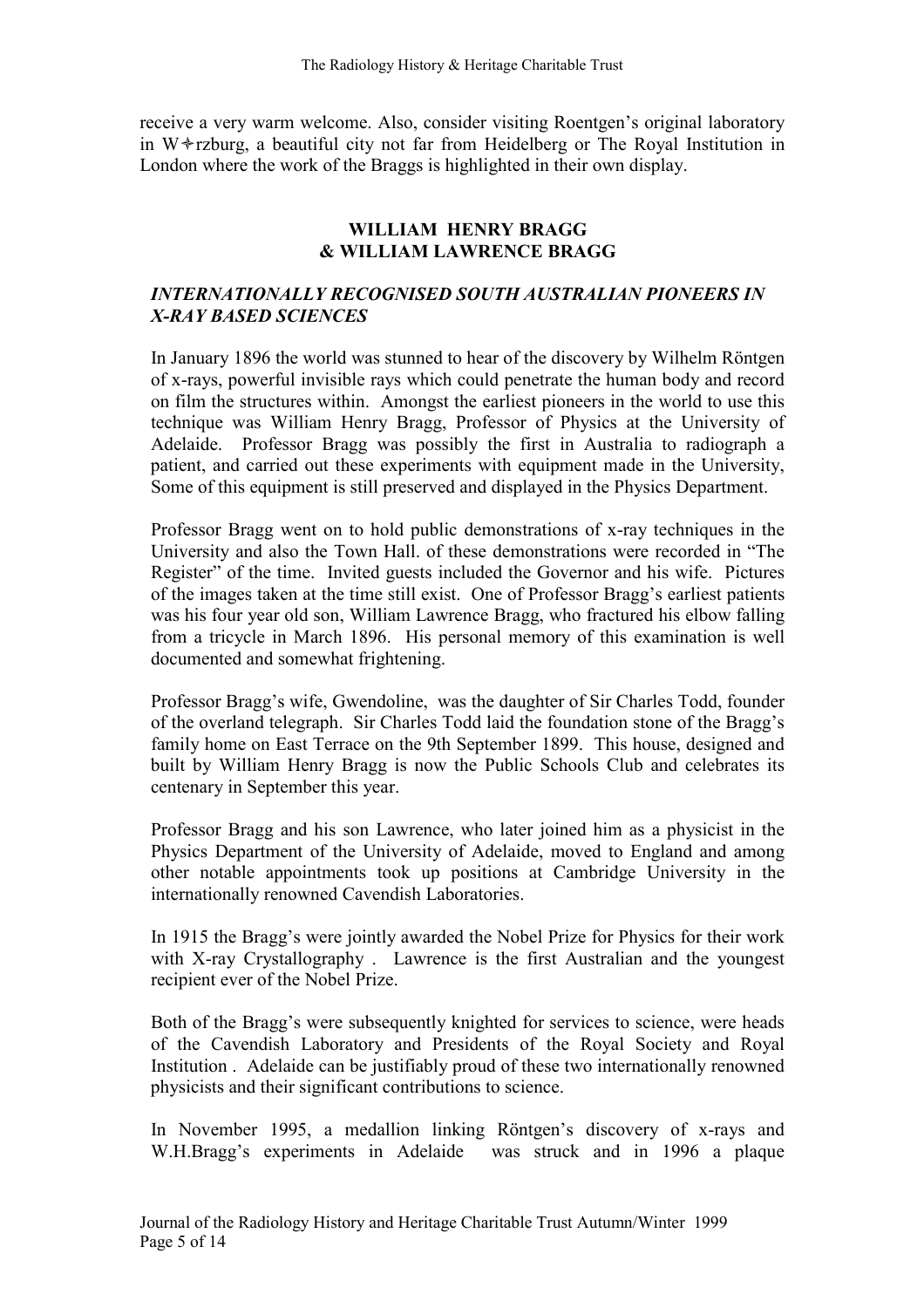commemorating the public demonstrations was unveiled in the Mitchell Library at the University of Adelaide.

In September 1999, a Dinner was held at the Public Schools Club to mark the Centenary of the laying of the foundation stone of the house built by Professor Bragg overlooking the parklands of Adelaide. This was an opportunity to publicly recognise the contribution of this father and son to science.



## Early Spiritualism and the Eminent Investigators Angela Howard.

(Angela Howard is the Clerk to Bardfield Quaker Meeting, in Essex, England.)

### Arthur Conan Doyle (1859-1930)

British writer. Qualified as a doctor and practised at Southsea, 1882-90; Later he travelled to the Arctic and on the W. coast of Africa. During the Boer War was senior physician of field hospital in S. Africa. Knighted in 1902. His first book "A Study in Scarlet" appeared in 1887 and other books followed including "The Lost World" (1912)

### William Crookes (1832-1919)

Elected a Fellow of the Royal Society in 1863, he received from this body a Gold Medal in 1875, the Davy Medal in 1888, and the Sir Joseph Copley Royal Medal in 1904. Knighted by Queen Victoria in 1897 and awarded the Order of Merit in 1910. At various times he was President of the Royal Society, the Chemical Society, the Institution of Electrical Engineers, etc.

### Oliver Lodge (1851-1940)

British physicist. Prof. of Physics at Liverpool 1881-1900, and principal of Birmingham University 1900-19. His place in physics rests chiefly on his researches in radiation, and the relation between matter and ether. His investigations on the Hertzian waves led him to invent a coherer, which he used to accomplish wireless telegraphy. He pub. Pioneers of Science (1893), Atoms and Rays (1923); Relativity (1925); and many other works. He was a prominent psychical researcher and wrote Raymond (1916)' and The Reality of a Spiritual World (1930). Received a knighthood.

### Frederick Myers (1843-1901)

F.W.H. Myers, English poet and essayist, became classical lecturer at Trinity College, Cambridge, in 1865. In 1882, together with Professor Henry Sidgwick, Sir William Barrett and Edmund Gurney, he founded the Society for Psychical Research He wrote

Journal of the Radiology History and Heritage Charitable Trust Autumn/Winter 1999 Page 6 of 14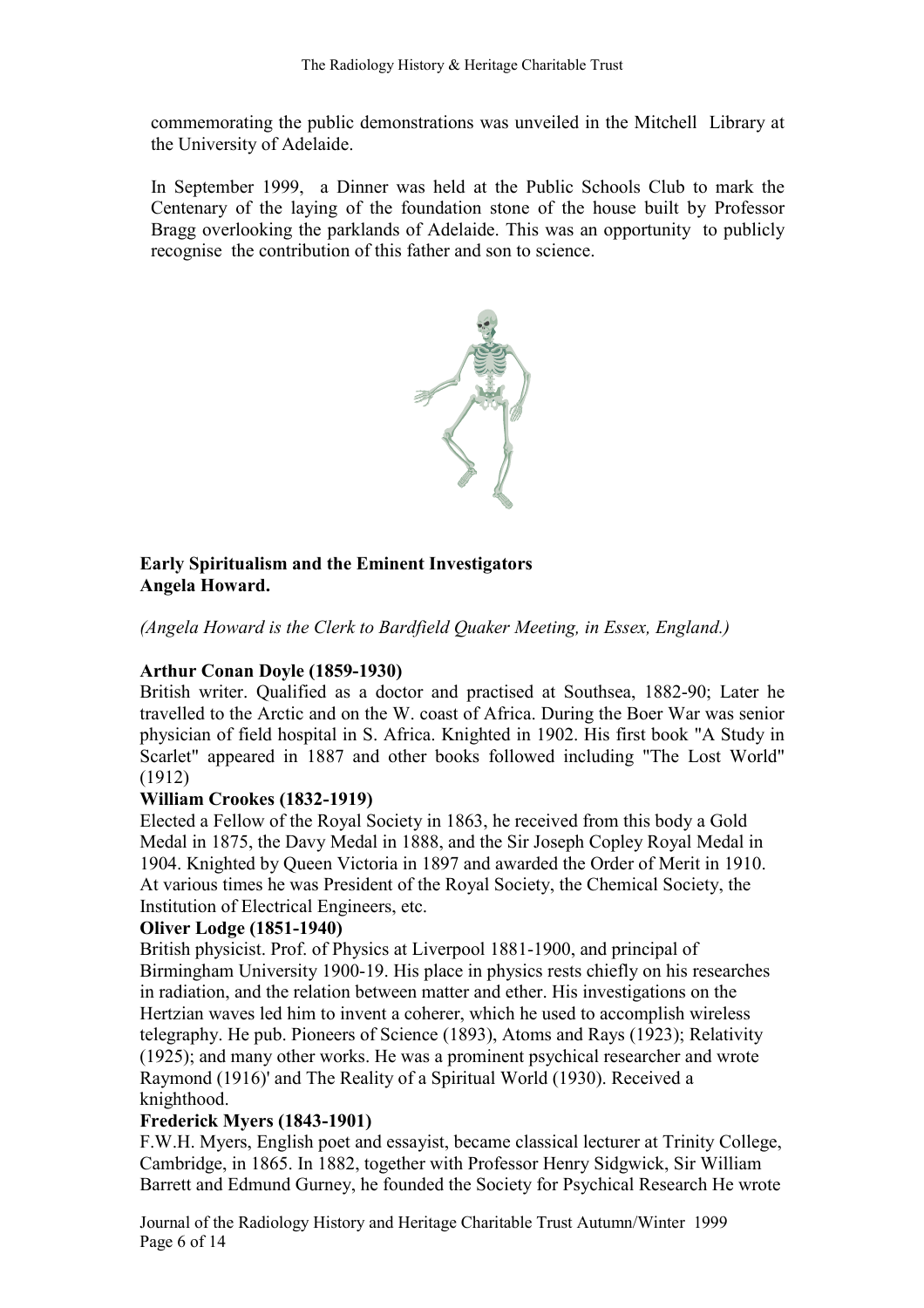many books on Psychical Research including the classic, "Human Personality and its Survival of Bodily Death".(Introduction to "The Road to Immortality" through Geraldine Cummins.)

A notable group of early researchers was based upon the University of Cambridge The group consisted of: Mrs Coombe Tennant, a J.P. and the first woman delegate from Britain to the League of Nations; Mrs. Helen Salter; and Mrs. Holland who lived mostly in India and sent her messages from there. These four women were sensitives, or mediums. The Cambridge scholars were: the philosopher, Professor Henry Sidgwick; a Classical scholar, Professor A.W. Verrall; Mrs Verrall, a classical lecturer at Newnham, Frederick Myers; Professor Butcher; and Mrs. Nora Sidgwick, the first Principal of Newnham College. Also members of the group were Gerald Balfour; and Arthur Balfour, Prime Minister, (President of the Society for Psychical Research and a brother of Nora Sidgwick.).

Recently I happened upon Sir Arthur Conan Doyle's two volume "History of Spiritualism". It is not commonly known that the creator of Sherlock Holmes was a dedicated proponent and leader of Spiritualism for many years. He is a wise and genial companion in the fascinating , wonderful, and often weird, world of the early years of the phenomena. I find myself wanting to quote paragraph after paragraph from his book because he expresses himself so well. The mediums of the time, their gifts and work, the experiments carried out on them, the general stir and excitement that the emergence of the phenomena created in the second half of the last century are vividly described.

It is surprising to realise that many of the best scientific brains in Victorian England, and indeed in Europe and America, were either engaged in research on psychic matters or at least taking a close interest.

.The carnage of the First World War meant that almost every family in the country sustained a loss. Spiritualism was very popular and many people felt that relatives were easily preyed upon by mediums. Conan Doyle and his friend, Oliver Lodge, each lost a son and it was said that they came to Spiritualism through these tragedies and that perhaps grief lessened their critical faculties. Both emphatically denied this.

Lodge was involved in psychical research for more than thirty years before the death of his son, Raymond, as his many contributions to the Proceedings of the Society for Psychical Research (founded in 1882) show. It took him a very long time to come to a hypothesis of survival, later confirmed by communications from Raymond. Conan Doyle's investigations went back as far as 1886. However, after the death of his son in 1916, his determination to spread the message of Spiritualism strengthened and he and his wife (who was a medium) travelled to Australia, New Zealand, America and Canada "upon missions of instruction". The decision to write "The History of Spiritualism" was also taken at this time.

I can imagine that the Quakers of this period would have wanted to steer well clear of the subject. From the time the phenomena began to be reported, the Churches, the scientific establishment and the newspapers ("The Times" being particularly vitriolic) thundered their disbelief and disapproval. The happenings were bizarre and theatrical and were ridiculed mercilessly. What had these tappings, rappings, sudden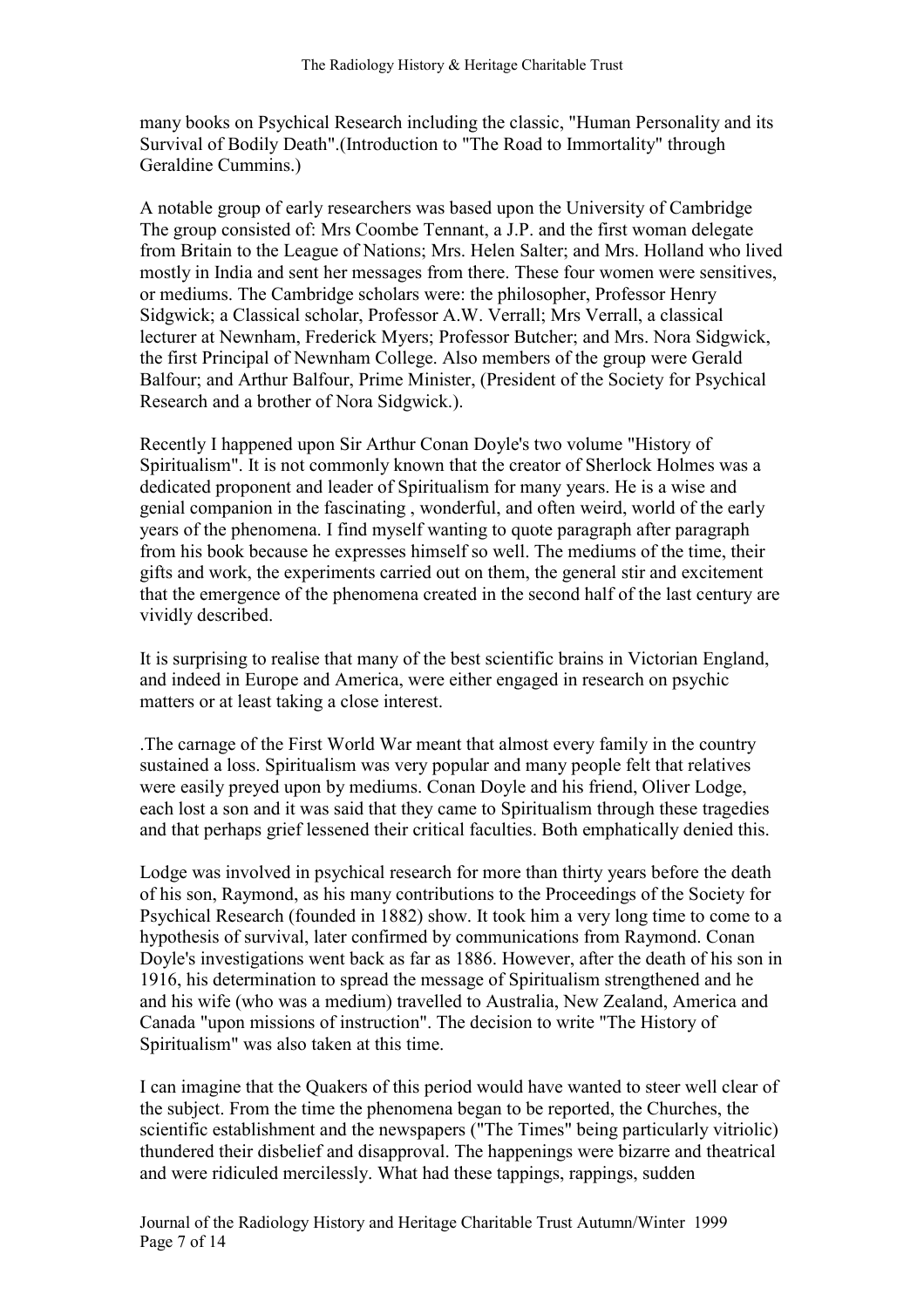appearances of fruit and flowers, playing of musical instruments, materialisation of strange beings, talk of Red Indian guides, cabinets and ectoplasm to do with anything sensible and serious? It was all so obviously open to fraud and emotionalism.

Conan Doyle wrote: "The opponents of psychic truth having upon their side the clergy of the various churches, organised science, and the huge inert bulk of material mankind, had the lay Press at their command, with the result that everything that was in its favour was suppressed or contorted, and everything which could tell against it was given the widest publicity".

Oliver Lodge was for many years a personal friend of Professor Charles Richet, the physiologist. They were also colleagues in psychical research.

"To Richet, survival seemed an impossible hypothesis since it was in complete contradiction to the field of evidence known to him as a physiologist. He consistently thought that in the extra-sensory field the evidence was impossible and absurd, but that it happened. He constantly saw it happen. As to survival, he says:

'I find myself unable to adopt it. Nevertheless I oppose it half-heartedly, for I am quite unable to bring forward any wholly satisfactory counter-theory'…….

For Richet, the current was entirely set against survival both because of his physiological training and because of his background beliefs. To Lodge, neither of these difficulties existed. To Lodge, the physicist, survival was not an inharmonious concept, and certainly not ridiculous as it seemed to Richet." ("History of Spiritualism")

After his own death Lodge emphatically declared:

"We have split up life into two parts far too drastically. We have drawn a line, and we must gradually erase that line. We have talked about the spiritual life and the earth life or the physical life. The two are one and we must make them one again There is no line, there is no line at all. Man has drawn a line and it must be erased, and it will take some time to erase it completely, but we must work towards that. We must do that in the same way that we must erase - shall we call it? National boundaries, national boundaries and limitations, racial ones. All these must go, and especially the boundary that we have, quite unnecessarily, erected between what we now call our two worlds, which are one. It is only one world. There is only one world and we must take down these…… barriers of illusion that compelled us to think there must be two, because through our limitations and ignorance we are unable to look over the selferected barrier, or to look through it. It must come down. It is your work, it is our work" ("Living On").

William Crookes, a man of unswerving intellectual honesty, began his researches into psychic phenomena, as did so many others, believing the whole matter might prove to be a trick. His scientific brethren held the same view and were delighted at the course he adopted. One writer said: "If men like Mr. Crookes grapple with the subject ..... we shall soon know how much to believe."

Crookes was already familiar with the mental phenomena and seems to have accepted

Journal of the Radiology History and Heritage Charitable Trust Autumn/Winter 1999 Page 8 of 14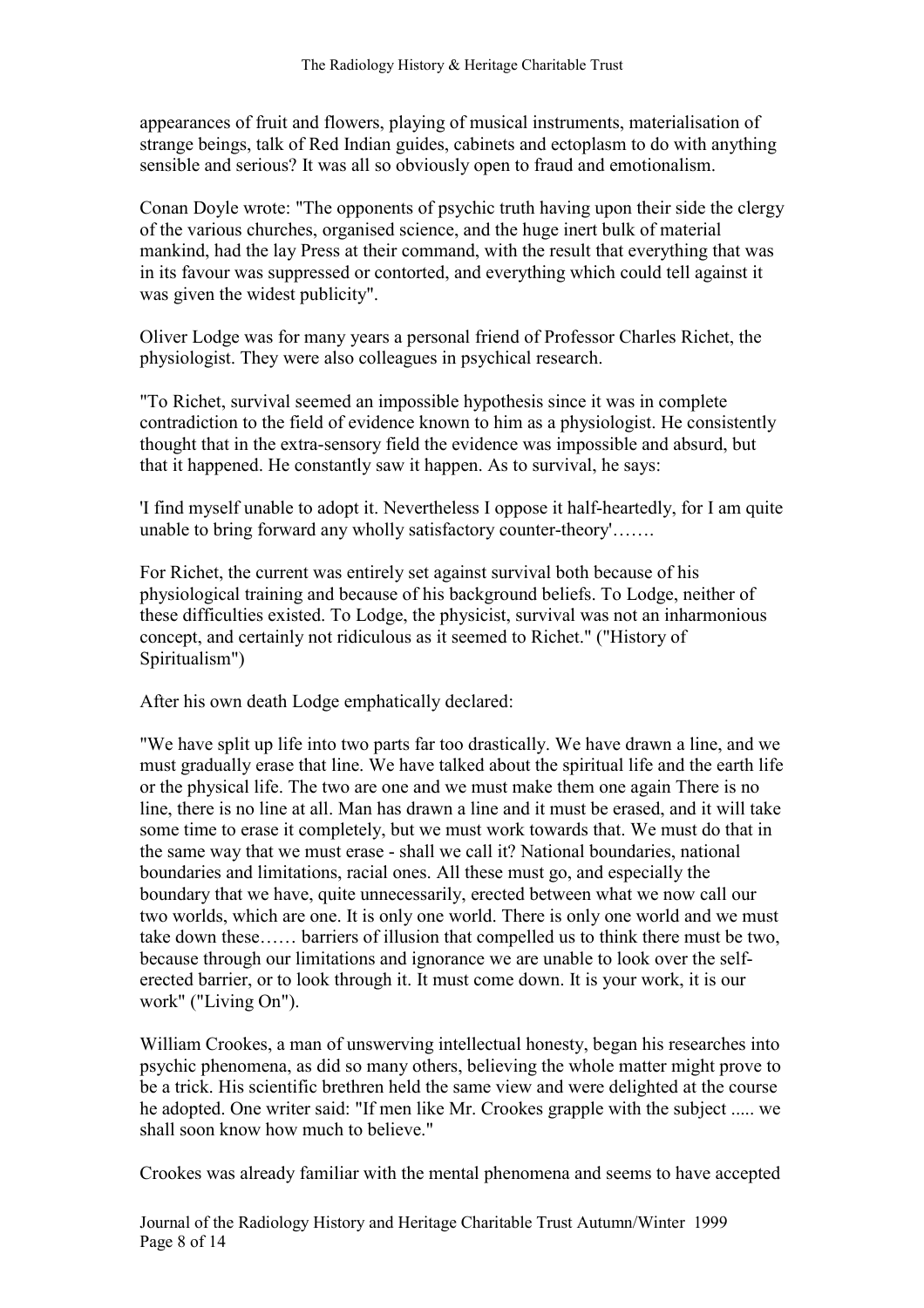them. From 1870-74 he experimented at his own home on an almost daily basis with a young medium Florence Cook. (She later became Florence Corner and continued to exhibit remarkable powers throughout her life. Her sister, Kate, was similarly gifted.) At the age of 15, Florence already possessed strong psychic powers and she placed herself under the protection of Mrs. Crookes, offering to be tested under any conditions which might be imposed.

Like so many mediums of her time, Florence was subjected to rigorous investigation. Prior to seances mediums were stripped and searched by a small group of their own sex before being dressed in special clothes in which nothing could be concealed. They were often tied in an effort to render them incapable of trickery. In the case of Florence Cook it is reported that her hair was nailed to the floor. Florence was able to produce ectoplasm which built up into the figure of a young woman, Katie King, who walked about fully clothed and independent of the medium and was able to converse with the sitters. She was photographed by Crookes 44 times. He also cut off a lock of her hair, took her pulse rate, noted her height, weight, skin colour, etc. These were all totally different to the physical appearance and measurements of Florence Cook.

In full light ectoplasmic manifestations melt away "like a wax doll melting before a fire." On one occasion and with her full agreement, a strong light was shone on Katie King as an experiment and this is exactly what happened.

In addition to the Katie King manifestation, raps were produced, objects moved through the air, appeared and disappeared, changed their size and weight, and musical instruments were played.

Crookes honestly and fearlessly reported his findings in his "Journal" which caused the greatest possible commotion. Conan Doyle writes:

"A few of the larger spirits, men like Russel Wallace, Lord Rayleigh, the young and rising physicist William Barrett, Cromwell Varley, and others had their former views confirmed, or were encouraged to advance upon a new path of knowledge. There was a fiercely intolerant party, however, headed by Carpenter, the physiologist, who derided the matter and were ready to impute anything from lunacy to fraud to their illustrious colleague. Organised science came badly out of the matter. In his published account Crookes gave the letters in which he asked Stokes, the Secretary of the Royal Society, to come down and see the phenomena with his own eyes. By his refusal to do so, Stokes placed himself in exactly the same position as those cardinals who would not look at the moons of Jupiter through Galileo's telescope. Material science when faced with a new problem, showed itself to be just as bigoted as mediaeval theology." ("History of Spiritualism")

The violence of the opposition and the timidity of those who might have supported him did alarm Crookes and he felt his scientific position to be in danger. He was in his forties, his prime, with much valuable scientific work still to do. He refused to have his article republished and he would not circulate the wonderful photographs in which the materialised Katie King stood arm-in-arm with himself.

However, in 1917, just two years before his death, he said: "I have never had any occasion to change my mind on the subject. I am perfectly satisfied with what I have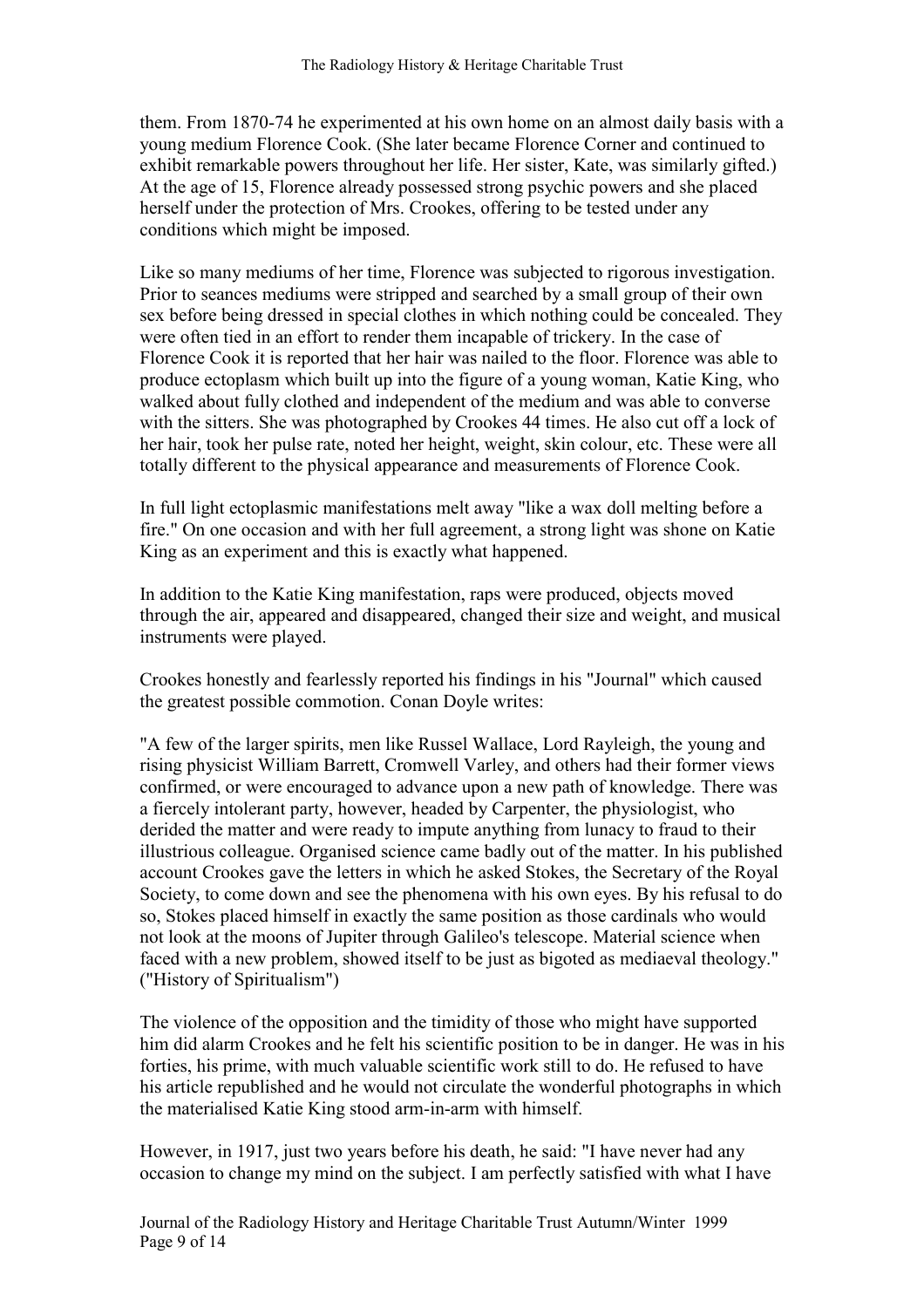said in earlier days. It is quite true that a connection has been set up between this world and the next."("History of Spiritualism")

In reply to the question whether Spiritualism had not killed the old materialism of the scientists, he added: "I think it has. It has at least convinced the great majority of people, who know anything about the subject, of the existence of the next world."

A complaint made against Spiritualism is that the messages received from communicators are often banal and uninteresting. If the continuing personalities can see even a little more than we can, why do they not pass us a few jewels of enlightenment?.

The simple answer to that question is that they do, and always have done If one attends the average Spiritualist Church on a Sunday evening the service should include an address given by a medium on the philosophy of Spiritualism. This will vary very much in quality depending on the understanding and powers of expression of the medium and the interest of the congregation. Most people attending Spiritualist Churches seem to come primarily for "the message" and not the philosophy. They wish, not unnaturally, to be assured that their loved ones who have passed over are truly continuing to live and be concerned for their well being. Communicants often do seem to be able to see, or think that they see, a little further ahead than those of us still on Earth. They reassure that future conditions for their Earthly relative or friend will improve, or promise closeness and support if times are going to be hard. Beyond that and the expressions of love and empathy which can be very strengthening, whether in good times or bad, the average communicant does not go. Partly it is a question of time. There is usually a throng of communicants waiting in the wings. The feeling is that there is telephone box in the next life with a crowd of people outside banging on the window! If we listened to them a little more often we might hear more.

Frederick Myers is an example of a being who gave immensely valuable teaching and philosophy while on Earth, and continued to do so from the next life. His Earthly works include the classic, "Human Personality and its Survival of Bodily Death". From the next life he communicated "The Road to Immortality" through Geraldine Cummins. Those who knew him recognised the personality and style of Myers in the posthumous writings but interestingly and unsurprisingly Myers' views had been changed and modified somewhat by his new surroundings and his new knowledge, the book being communicated over the period 1924-31, over twenty years after his passing..

Geraldine Cummins was an exceptionally gifted automatist, through whom about fifty personalities communicated.. She was herself a writer of plays, of a novel, and of psychic works. Automatic writing is a psychic gift which gives a particularly clear method of communication because the communicator seems to be able almost to dictate his or her words which are then written down at high speed by the medium in trance. Myers has a brilliant mind, and a deep almost obsessive interest in describing the next stages of life as minutely and lucidly as he can. As a life-long psychical researcher when on Earth, he knew the best method of getting his message through and he found the best medium for his purposes. This is the process at work as described to Miss Cummins's friend and co-worker, Miss E.B.Gibbes:

Journal of the Radiology History and Heritage Charitable Trust Autumn/Winter 1999 Page 10 of 14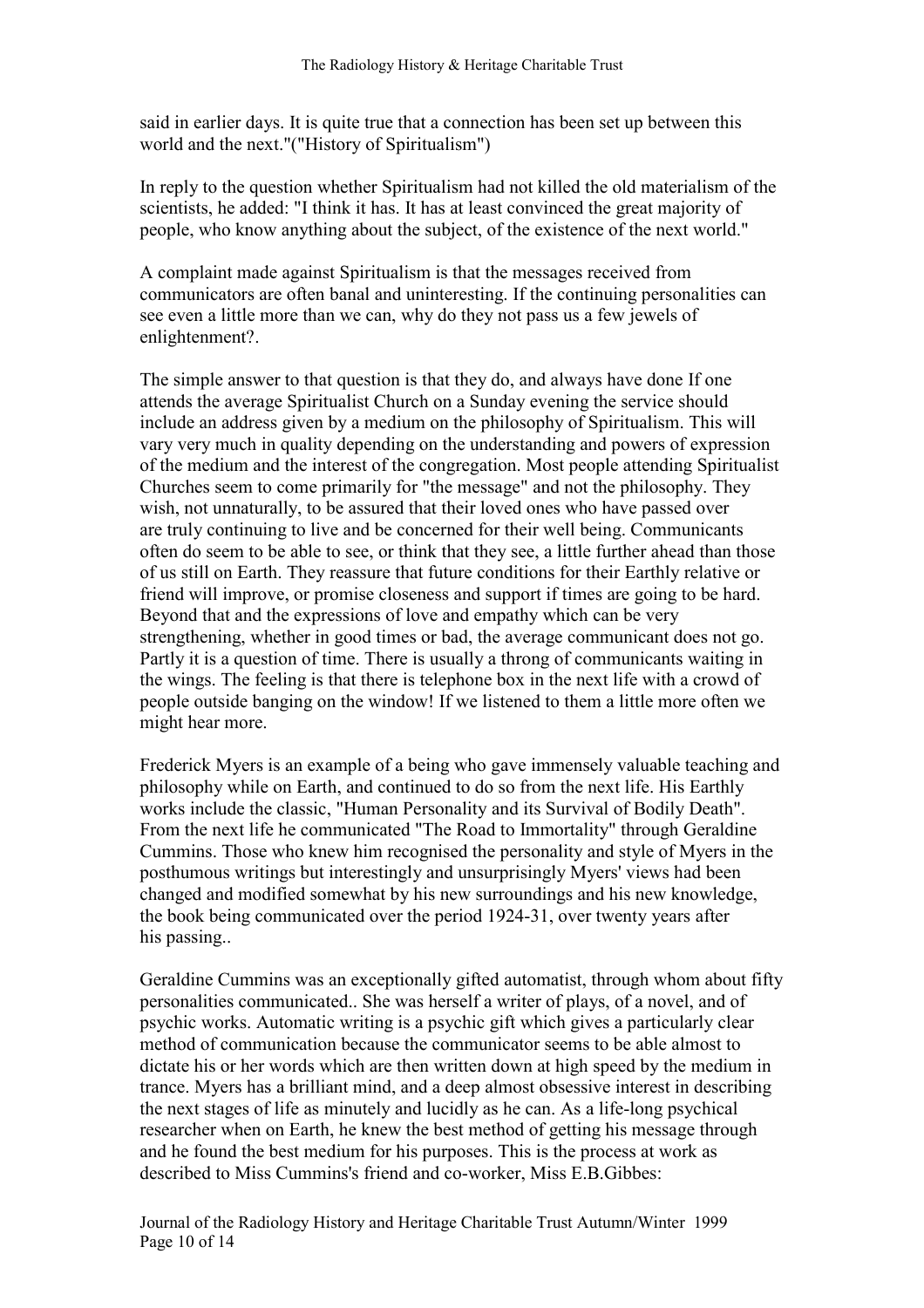"The method employed by Miss Cummins in order to obtain the writings……is as follows. She sits at a table, covers her eyes with her left hand and concentrates on 'stillness'. She describes the result of such concentration in these words:

"' …. And soon I am in a condition of half-sleep, a kind of dream-state that yet, in its peculiar way, has more illumination than one's waking state. I have at times distinctly the sensation of a dreamer who has no conscious creative control over the ideas that are being formulated in words. I am a mere listener, and through my stillness and passivity I lend my aid to the stranger who is speaking. It is hard to put such a psychological condition into words. I have the consciousness that my brain is being used by a stranger all the time. It is just as if an endless telegram is being tapped out on it. The great speed of the writing suggests actual dictation, as though some already prepared essay were being read out to my brain. But something more than the faculty of amanuensis seems to be required. Whatever intelligence is operating, it may use my subconscious mind as an interpreter, may communicate in the language of thoughts or images and not of words …..'

"…..It may be of interest to describe the manner in which the …communications actually appeared on the paper. The writing of the name 'Frederic Myers' would be followed by 'good morning' or 'good evening, ladies'. A little friendly conversation would then take place and the request be made that the final sentences of the last essay be read aloud. The heading to the next chapter would then appear on the paper, a line being drawn firmly underneath it. The contents of each chapter in question quickly followed…. If the 'psychic power' gave out, the writing would break off in the middle or at the end of a phrase. The actual writing is much larger than Miss Cummins's normal calligraphy and there is no division between the words . Generally speaking, the paragraphing and punctuation have to be inserted later." (Geraldine Cummins, "The Road to Immortality")

#### Review of

#### MEA DERI GS I MEDICAL PHYSICS

#### - A personal account of hospital physics by J E ROBERTS

The last thing I would normally want to read about on my holiday is Medical Physics as that topic fills the majority of my waking moments during the other weeks of the year. However, this book appeared to be fairly light-hearted and so I did manage to read it without any regrets or disruptions to the enjoyment of my time away in Ireland which has to say something. John Roberts was Professor of Physics Applied to Medicine at the Middlesex Hospital Medical School from 1946 until his retirement in the early 1970's, having started his medical physics career at the Cancer Hospital in South Kensington in 1932. Sadly he died at the age of 91 in 1998 shortly before the book was completed but the assistance of some of his contemporaries enabled it to be finished for publication.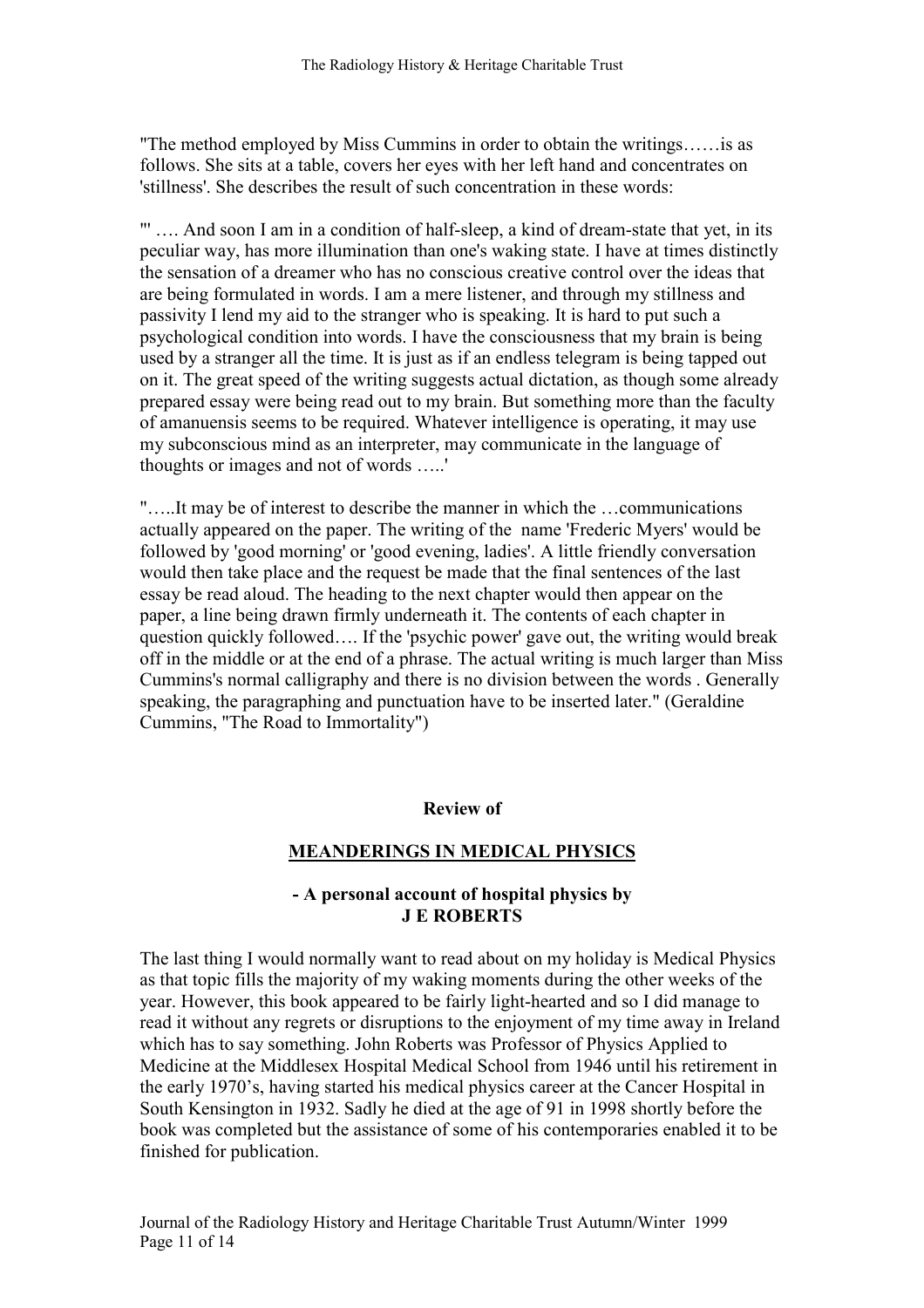This book is not a true autobiography and "meanderings" is certainly an apt description. Neither is it a literary work, written at times more in the style of how one imagines Professor Roberts might have written a laboratory notebook but, nevertheless, it is very easy to digest. The period covers the growth of medical physics in the UK from a group of about 10 (including Sidney Russ and Val Mayneord) in the thirties through to the formation of the Hospital Physicists Association in 1943 (JR was one of the 53 founding members) at which point the profession began to be widely recognised. Quite understandably, much of the book is centred on developments and personalities connected with the Middlesex Hospital but there are also large sections devoted to overseas contacts. John Roberts travelled widely by ship before the days of the jet plane which meant spending weeks away to participate in an international conference. Visits to North America and the Far East are covered in some detail as are his attendance at the 4th and 5th International Congresses in Radiology in 1934 (Zurich) and 1937 (Chicago). I was fascinated to learn that both of these reputable meetings in the not-so-distant past held sessions on "mitogenic radiations" - strange emissions from biological reactions at cellular or molecular level, the very existence of which were rightly doubted by many of the attendees!

Later in his career, John travelled extensively in the Middle East and Asia as an adviser to countries trying to establish their own medical physics infrastructure. The frustrations associated with these endeavours are made clear to the reader. Some of these overseas exploits are a little disjointed in their presentation but this may be due to the author's death before completing the book. They do not really detract from the content.

Many of the other topics touched upon will have a much more familiar ring to the ear of the medical physicist of the 1990's such as searching for lost sources, repairing xray machines (with improvisation), and working late into the evening. The primitive nature of the equipment available in the 1930's compared to that used today, particularly for measurements, is clearly evident. The associated hazards would make any RPA or safety officer's hair turn grey at the thought of them. Imagine trying to find a lost Radium needle on a rubbish dump with a gold leaf electroscope! It is also interesting to note that it is those same departments that received substantial investment in the early post-war years that have continued to play a lead role in the development of medical physics to the end of the century. Some visions do pay off.

The main reason that I found the book so interesting was because it leads up to and covers the period when I was just commencing my own career in the 1960's. Although I personally never met John Roberts, many of the persons mentioned in his meanderings were familiar figures of the day who at the time one didn't quite appreciate in terms of the contribution they were making to the profession and allied areas, pioneers such as Spiers, Johns, Gray and Windeyer to pick just a few. It is also refreshing to be reminded of some of the other big names that one had grown up to respect but of whom we hear less these days, such as Quimby, Parker, Sievert, Failla and Braestrup. There are many other significant figures that are mentioned as well as some name dropping of famous persons from other walks of life such as Don Bradman and Harry Truman.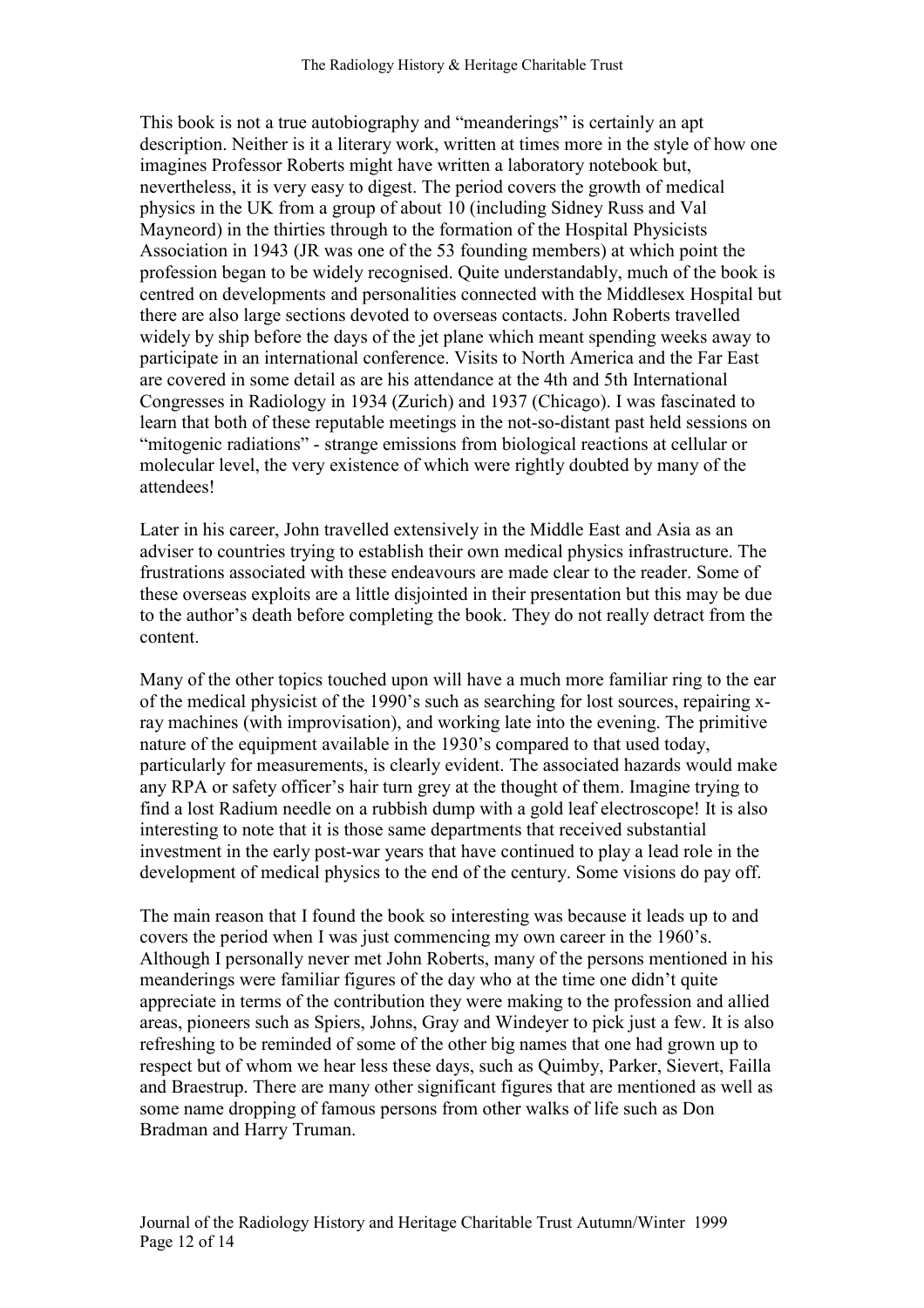The book is almost totally centred on radiological physics, with radiotherapy having the most coverage although there is a chapter on nuclear medicine. It is interesting to read of the way in which the difficult decision was taken to separate out nuclear medicine as a school department in its own right from the department of physics and thus create the Institute of Nuclear Medicine in 1961. I'm sure this will be of interest to those working in this field who have experienced similar dilemmas.

I would certainly recommend this book to any medical physicist or professional from any of the radiological sciences who began their career in the middle part of this century (or earlier) if they wished to be reminded of those exciting times. For those of younger years, I'm sure many would find the contents enlightening and help them understand where the medical physics profession has come from and so in turn enable them to have a clearer vision for the future. It would also be a worthwhile addition to any medical physics or radiology library.

John E Saunders Director of Medical Physics Guy's & St Thomas' Hospital Trust

28 September 1999

## Interesting Web Sites

The following web sites may be of interest to readers:

The National Museum of Science and Industry. This can be found at www.nmsi.ac.uk and leads to the web sites for the Science Museum in London, The National Museum of Photography, Film and Television in Bradford and the National Railway Museum in York. The National Museum of Photography, Film and Television site is still being developed but is worth visiting.

History Today. This is an excellent site related to the excellent history magazine History Today. It may be found at www.historytoday.com . Very well worth a visit and to add to your list of favourites.

A History of Photography. This web site devoted to the history of photography rather strangely has no pictures. However anything that you need related to the early years of photography can be found at www.kbnet.co.uk/rleggat/photo . This is a quite excellent site and very detailed containing all that you may need to know on the history of photography. It has been created by Dr Robert Leggat and details the history of photography from its beginnings until the 1920s.

Albert Einstein – Image and Impact. This brilliant site has been put together by the American Institute of Physics and is to be found at www.aip.org/history/einstein . There are many photographs and quotations. Learn all about Uncle Albert!